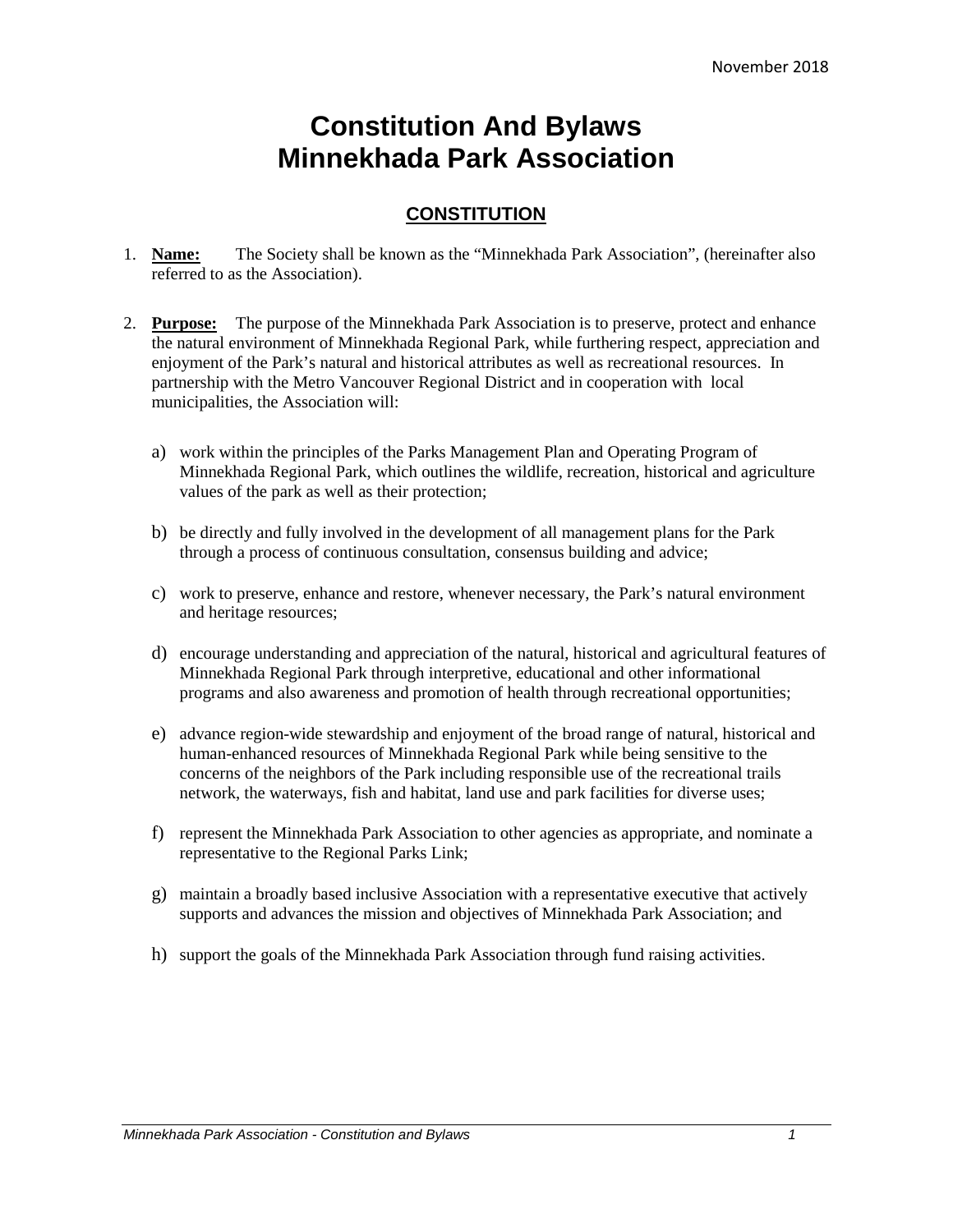# **BYLAWS OF THE MINNEKHADA PARK ASSOCIATION**

# **Part 1 - Interpretation**

- 1.1 In these bylaws, unless the context requires otherwise,
	- (a) "directors" means the directors of the Minnekhada Park Association for the time being;
	- (b) "officers" refers to the people on the Board of Directors holding a specific position such as chair, vice-chair, secretary, and treasurer.
	- (c) "special resolution" means a resolution passed in a general meeting by a majority of not less than two thirds (2/3) of the votes cast by the members of the Minnekhada Park Association. A special resolution is required to: amend the bylaws, change the objects, remove a director, expel a member, issue debentures and surrender the certificate of incorporation.
	- (d) "*Societies Act*" means the Societies Act of the Province of British Columbia from time to time in force and all amendments to it.
	- (e) "registered address" of a member means his/her address as recorded in the register of members of the Minnekhada Park Association;
	- (f) "ordinary resolution" means a resolution passed by a simple majority of the votes cast by the members of the Minnekhada Park Association;
	- (g) "user groups" means incorporated or non-incorporated groups who use Minnekhada Regional Park for their activities;
	- (h) "task group" means non-incorporated groups who perform specific activities to enhance and maintain Minnekhada Regional Park or other activity groups as may from time to time arise.
	- (i) "Park" refers to Minnekhada Regional Park of the Metro Vancouver Regional District.
	- (j) A "conflict of interest" is any situation where (a) your personal interests, or (b) those of a close friend, family member, business associate, corporation or partnership in which you hold a significant interest, or a person to whom you owe an obligation could influence your decisions and impair your ability to (c) act in the society's best interests, or (d) represent the society fairly, impartially and without bias.
- 1.2 The definitions in the *Societies Act* on the date these bylaws become effective apply to these bylaws.

# **Part 2 - Membership**

2.1 The members of the Minnekhada Park Association are the applicants of the Society, and those persons who subsequently have become members, in accordance with these bylaws and the operating rules and, in either case, have not ceased to be members.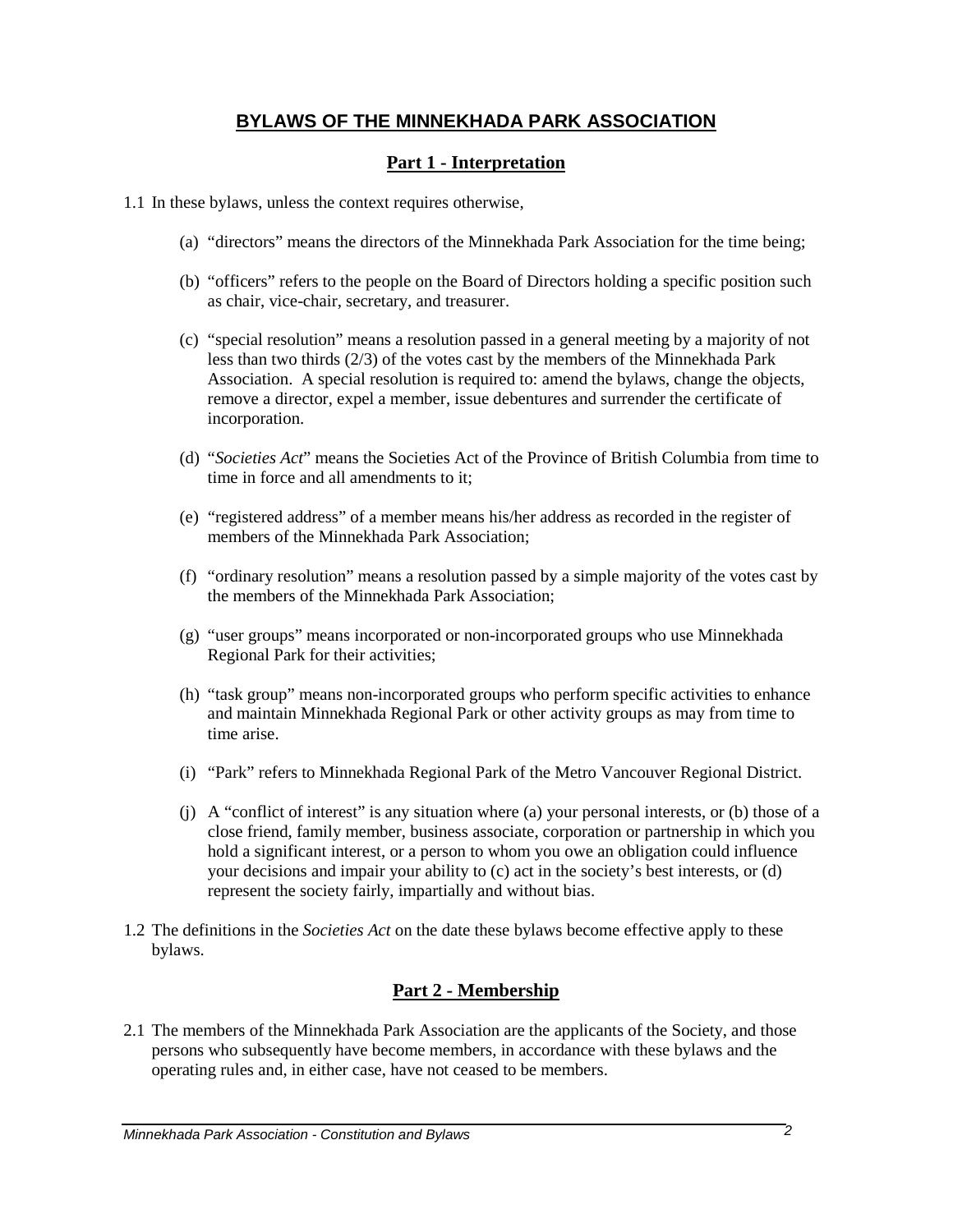- 2.2 A person may apply to the directors for membership in the Minnekhada Park Association and on acceptance by the directors shall be a member. There will be three classes of memberships:
	- a) Individual and family members (with one voting member per family);
	- b) Youth members, up to age 16, which are non-voting;
	- c) Honorary life members, which are non-voting.
- 2.3 Every member shall support the constitution and comply with these bylaws and operating rules.
- 2.4 All members are in good standing except members who fail to pay, by the date specified by the directors, their current annual membership fees or any other subscriptions or debts due and owing by them to the Minnekhada Park Association. Members are not in good standing so long as debt to the Association remains unpaid. Membership fees will be \$5 per individual and \$10 per family.
- 2.5 The amount of the annual membership dues, if any, can be changed at the annual general meeting of the Minnekhada Park Association.
- 2.6 Every member in good standing, of the Minnekhada Park Association, shall be entitled to attend any meeting of the Association and to hold any office.
- 2.7 A person shall cease to be a member of the Minnekhada Park Association :
	- (a) by delivering his/her resignation in writing to the secretary of the Association or by mailing or delivering it to the address of the Association;
	- (b) on his/her death or in the case of a corporation on dissolution;
	- (c) on being expelled; or
	- (d) on having been a member not in good standing for 12 consecutive months.
- 2.8 A member of the Minnekhada Park Association may be expelled by the following procedure:
	- (a) A notice of a special resolution for expulsion must be given by the Association members at a general meeting.
	- (b) The notice of special resolution for expulsion shall be accompanied by a brief statement of the reason or reasons for the proposed expulsion.
	- (c) The person who is the subject of the proposed resolution for expulsion shall be given an opportunity to be heard at the general meeting before the special resolution is put to a vote.
- 2.9 The Minnekhada Park Association shall be conducted without the purpose of gain for its members and any income, profits or other accretions to the Association shall be used in promoting the objectives of the Association.

# **Part 3 - Meetings of Members**

3.1 (a) General meetings of the Minnekhada Park Association shall be held at the time and place, in accordance with the *Societies Act*, as the directors decide, and shall be held as often as the business of the Minnekhada Park Association requires.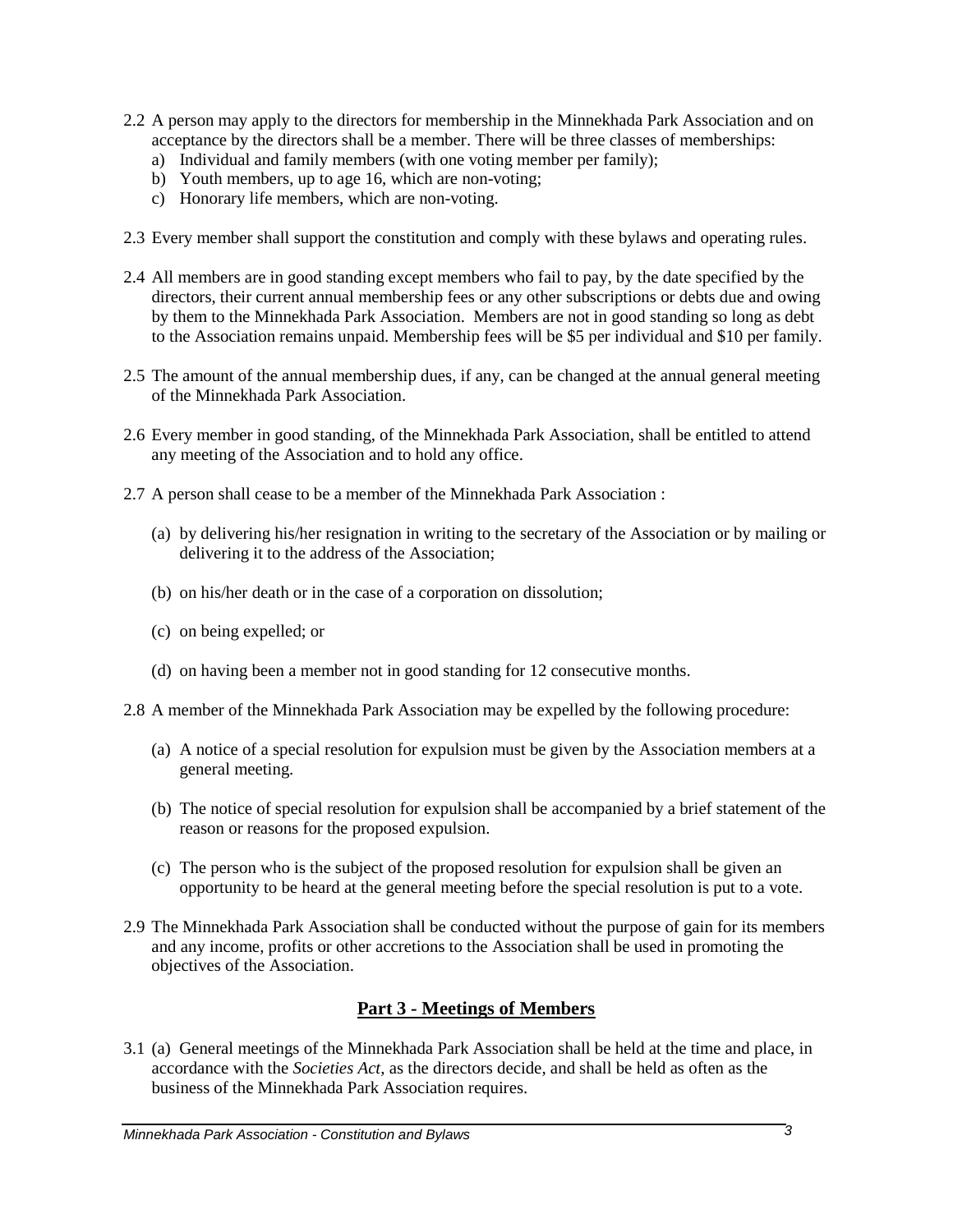- (b) The directors shall convene a general meeting within 60 days of receiving a petition signed by a minimum of 10% of the voting membership.
- 3.2 (a) Notice of a general meeting shall specify the place, date and hour of the meeting, and, in case of special business, the general nature of that business.
	- (b) The accidental omission to give notice of a meeting to or the non-receipt of notice by, any of the members entitled to receive notice, does not invalidate proceedings at the meeting.
- 3.3 The first annual general meeting of the Minnekhada Park Association shall be held not more than fifteen (15) months after the date of incorporation and after that an annual general meeting shall be held at least once in every calendar year..
- 3.4 (a) Thirty (30) days notice shall be given to each member in good standing.
	- (b) A new member's voting privileges shall not come into effect until thirty (30) days after the member joins the Minnekhada Park Association.

# **Part 4 - Proceedings at General Meetings**

- 4.1 "special business" is;
	- (a) all business at a general meeting except the adoption of rules of order; and
	- (b) all business transacted at an annual general meeting, except;
		- (i) the adoption of rules of order;
		- (ii) the consideration of the financial statements;
		- (iii) the report of the directors;
		- (iv) the report of the auditor, if any;
		- (v) the election of directors;
		- (vi) the appointment of the auditor, if required; and
		- (vii) the other business that, under these by-laws, ought to be transacted at an annual general meeting, or business which is brought under consideration by the report of the directors issued with the notice convening the meeting.
- 4.2 (a) Three (3) members in good standing, one of whom must be a member of the executive, shall constitute a quorum, or a greater number as determined by the board, at any general meeting of the Society..
	- (b) No business, other than the election of a chairman and the adjournment or termination of the meeting, shall be conducted at a general meeting at a time when a quorum is not present.
	- (c) If at any time during a general meeting there ceases to be a quorum present, business then in progress shall be suspended until there is a quorum present or until the meeting is adjourned or terminated.
- 4.3 If within thirty (30) minutes of the time appointed for a general meeting a quorum is not present, the meeting, if convened on the request of members, shall be terminated; but in any other case it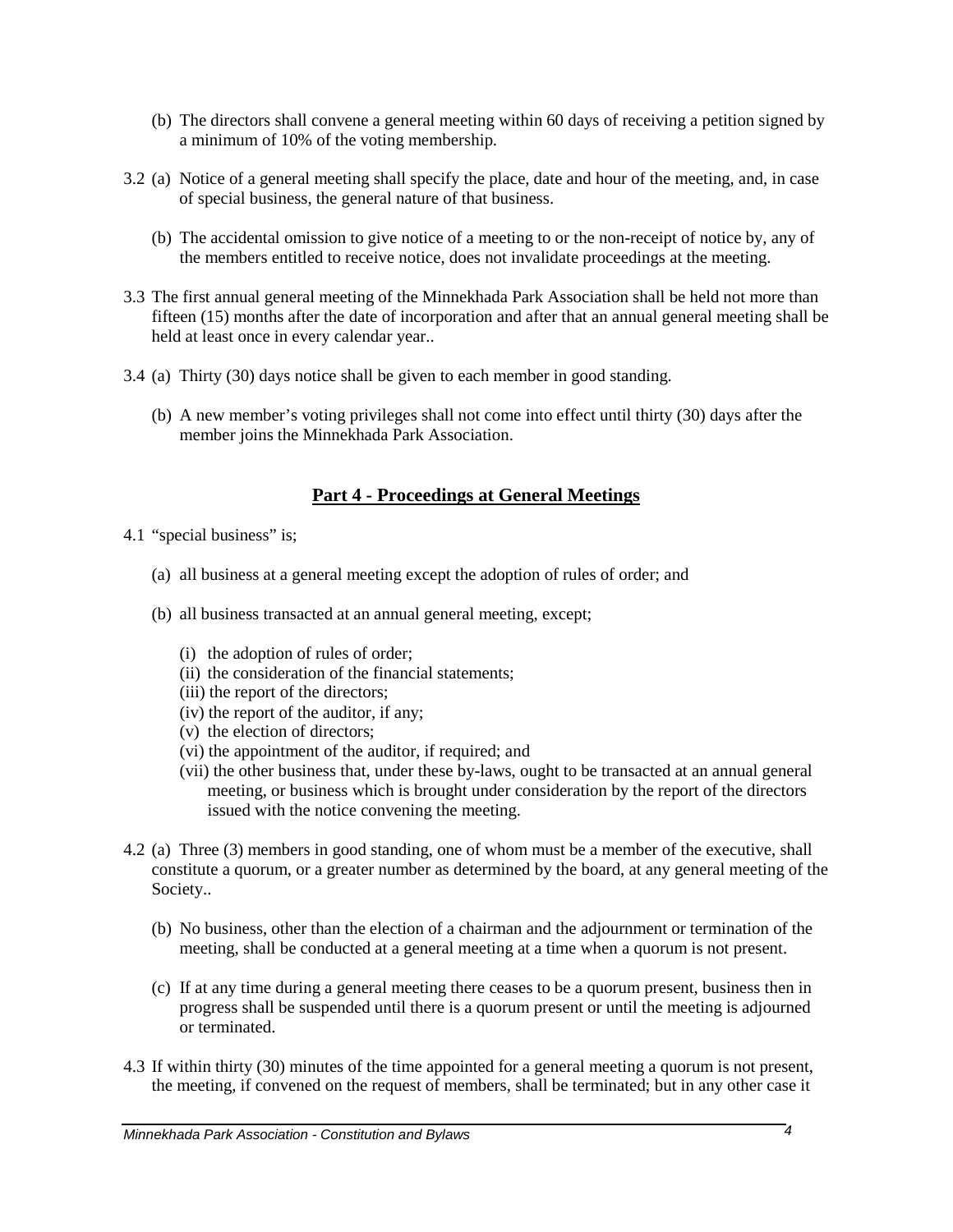shall stand adjourned and be reconvened after a period of thirty (30) minutes, and at the reconvened meeting, the members present constitute a quorum.

- 4.4 Subject to bylaw 4.5, the chair of the Minnekhada Park Association, the vice-chair or, in the absence of both, one of the other directors present, shall preside as chair of the general meeting.
- 4.5 At a general meeting, the members present shall choose one of their number to be chair if:
	- (a) there is no chair, vice-chair or other director present within fifteen (15) minutes after the time appointed for holding the meeting; or
	- (b) the chair and all other directors present are unwilling to act as chair.
- 4.6 (a) A general meeting may be adjourned from time to time and from place to place, but no business shall be transacted at an adjourned meeting other than the business left unfinished at the meeting from which the adjournment took place.
	- (b) When a meeting is adjourned for ten (10) days or more, notice of the adjourned meeting shall be given as in the case of the original meeting.
	- (c) It is not necessary to give notice of an adjournment or of the business to be transacted at an adjourned general meeting, except as provided in this bylaw.
- 4.7 (a) Resolutions proposed at a meeting shall be seconded and the chair of a meeting may move or propose a resolution.
	- (b) In case of an equality of votes, the chair shall not have a casting or second vote in addition to the vote to which he may be entitled as a member, and the proposed resolution shall not pass.
- 4.8 (a) A member in good standing present at a meeting of members is entitled to one vote.
	- (b) A member not in good standing is not entitled to a vote.
	- (c) Voting is by show of hands, unless a majority of members decide to vote by ballot.
	- (d) Voting by proxy is not allowed.
- 4.9 A corporate membership shall be a non-voting membership.

## **Part 5 - Directors and Officers**

- 5.1 (a) The directors may exercise all the powers and do all the acts and things that the Minnekhada Park Association may exercise and do and which are not by these bylaws or by statute or otherwise lawfully directed or required to be exercised or done by the Association in a general meeting, but subject , nevertheless, to:
	- (i) all laws affecting the Minnekhada Park Association;
	- (ii) these bylaws; and
	- (iii) rules, not being inconsistent with these bylaws, which are made from time to time by the Association in a general meeting.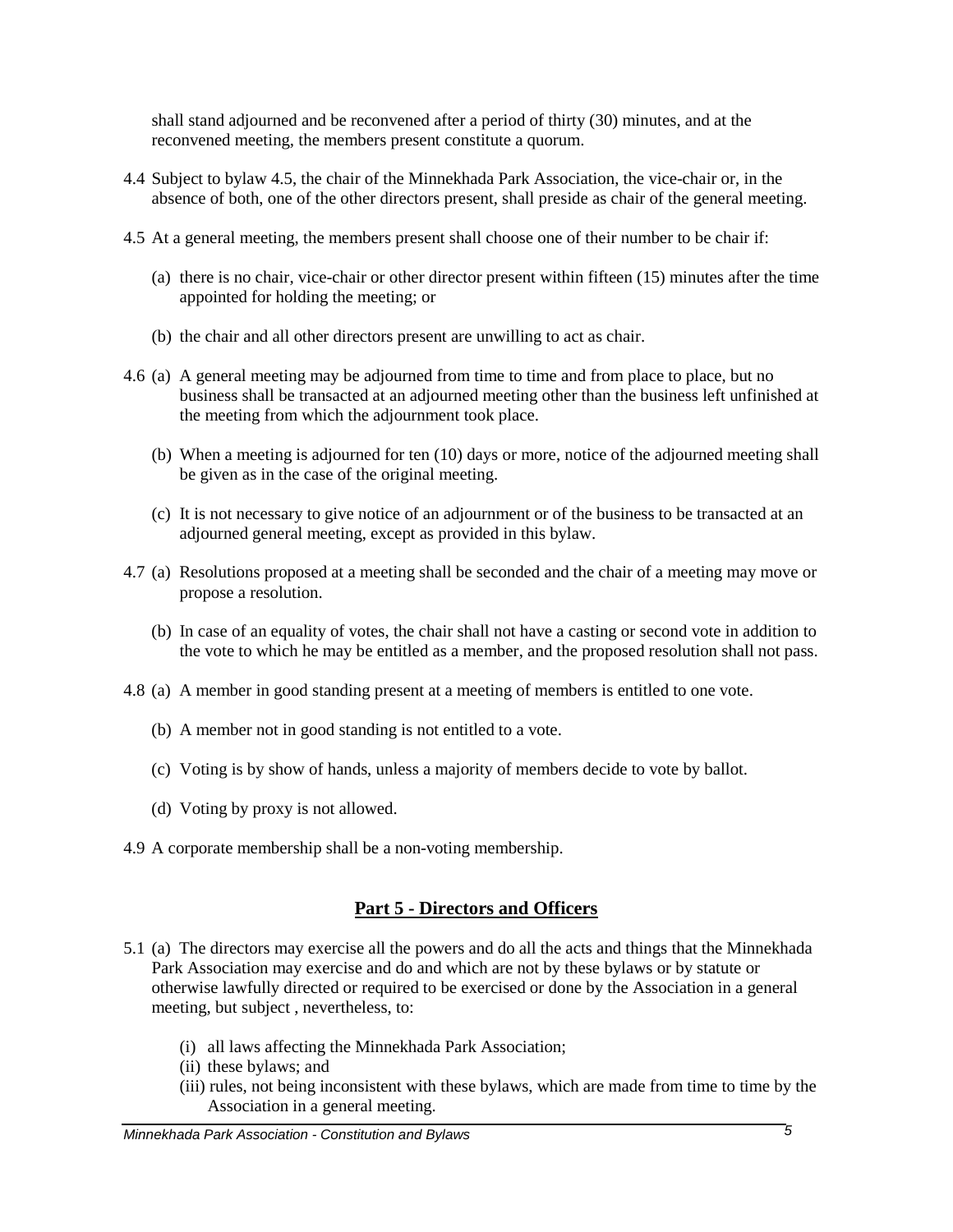- (b) No rule, made by the Minnekhada Park Association in a general meeting, invalidates a prior act of the directors that would have been valid if that rule had not been made.
- 5.2 (a) The chair, vice-chair, secretary, treasurer and one or more other persons shall be the officers of the Minnekhada Park Association. The officers and directors shall be representative of Minnekhada Regional Park user groups, task groups and the broader community.
	- (b) The number of voting directors shall not be less than five (5) and not more than eleven (11) directors.
	- (c) No more than two (2) directors shall be directly representing any one user group.
	- (d) There shall be a non-voting position on the board of directors for the past chair.
- 5.3 (a) Each director shall serve for a term of two (2) years. In the inaugural year, a full slate of directors shall be elected, approximately half of whom shall hold office for one year, and the remaining directors shall hold office for two years. Thereafter, approximately one half of the directors shall be elected each year, so the directors' terms shall overlap by one year. Each year, the board shall select from among its members a Nominating Committee. The Nominating Committee shall request, receive and evaluate nominations and shall submit a list of recommended nominees for election by the members at the annual general meeting. Nominations must be received no less than seven days before the annual general meeting.
	- (b) An election may be by acclamation, otherwise it shall be by ballot.
	- (c) If no successor is elected, the person previously elected or appointed as an executive officer may continue to hold office for another one (1) year term.
	- (d) Individuals can only run for a board position if they have been a member in good standing for the 90 days previous to their election.
- 5.4 (a) The directors shall select one of their number to be chair of the Society, and shall select from their number a vice-chair, secretary, and treasurer.
	- (b) The directors may at any time and from time to time appoint a member as a director to fill a vacancy in the Board of Directors. A director so appointed holds office until the next annual general meeting, at which time a director shall be elected to serve the balance, if any, in the term of the vacated position.
	- (c) No act or proceeding of the directors is invalid only by reason of there being less than the prescribed number of directors in office.
	- (d) A director's term shall cease if he misses three consecutive meetings without just cause; just cause shall be determined by a majority vote of the directors of the Minnekhada Park Association.
	- (e) A director may be re-elected but may not serve in the same office for more than three (3) consecutive full terms.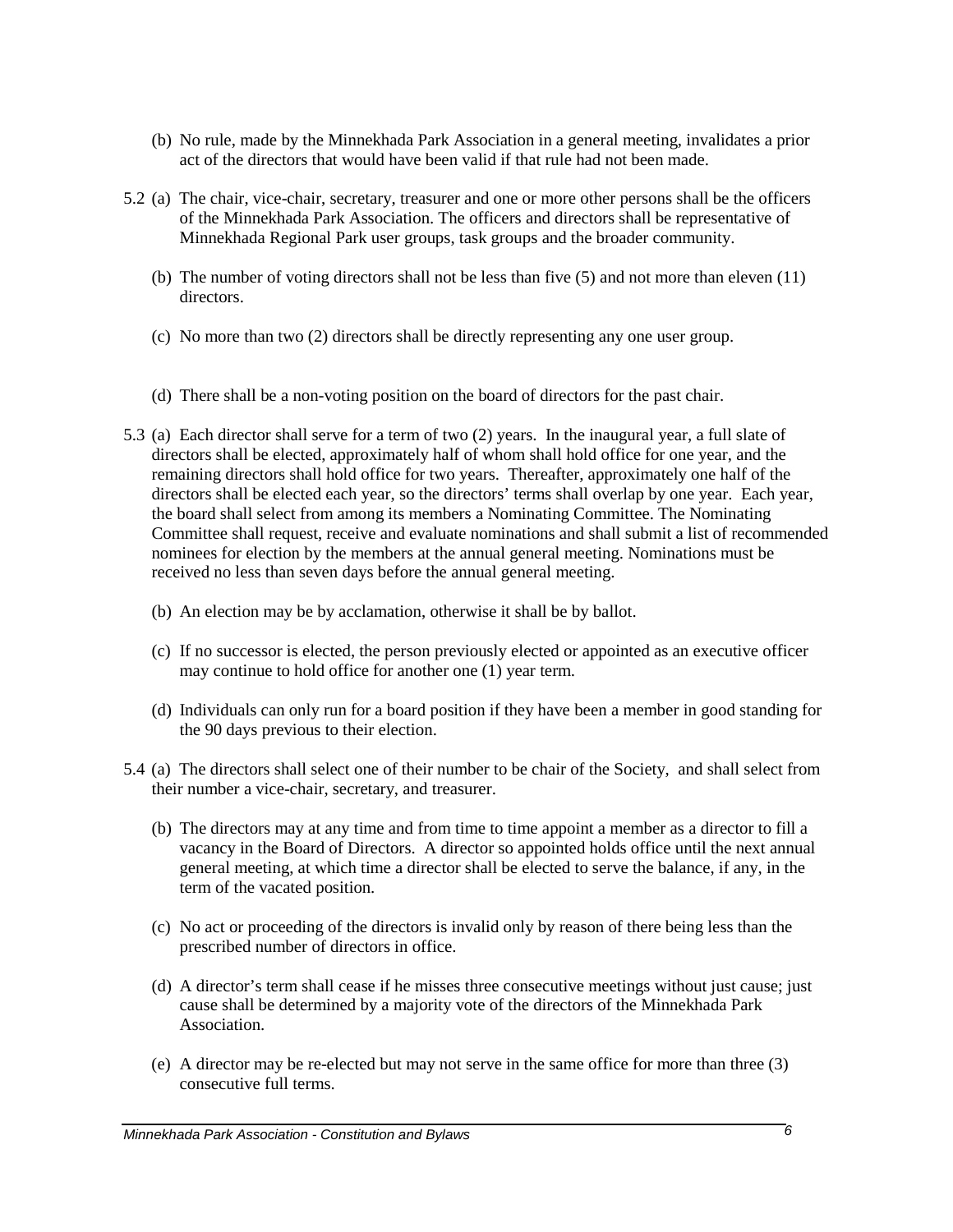- 5.5 The members may by special resolution remove a director before the expiration of his term of office, and may elect a successor to complete the term of office.
- 5.6 Disclosure of interests: A director of a society who is, directly or indirectly, interested in a proposed contract or transaction with the society shall disclose fully and promptly the nature and extent of his or her interest to each other director.
- 5.7 No director shall be remunerated for being or acting as a director, but a director or member shall be reimbursed for all expenses necessarily and reasonably incurred by him/her while engaged in the affairs of the Minnekhada Park Association and which are given prior approval by the directors and for which he/she provides receipts to the treasurer.
- 5.8 Subject to the provisions of the *Societies Act*, the Minnekhada Park Association shall, with the approval of the court, indemnify a director or former director of the Association and his/her heirs and personal representatives, against all costs, charges and expenses, including an amount paid to settle an action or satisfy a judgment, actually and reasonably incurred by him/her in a civil, criminal or administrative action or proceeding to which he/she is made a party by reason of being or having been a director, including an action brought by the Association, if:
	- (a) he/she acted honestly and in good faith with a view to the best interest of the Association of which he/she is or was a director; and
	- (b) in the case of a criminal, or administrative action or proceeding, he/she had reasonable grounds for believing that his/her conduct was lawful; and for the purpose of giving effect to the foregoing, the Minnekhada Park Association may purchase and maintain insurance for the benefit of a person, referred to above, against any liability incurred by him/her as a director.

## **Part 6 - Proceedings of Directors**

- 6.1 The directors shall meet within fourteen (14) days following the annual general meeting to take any action or make any ruling required by a proceeding at the annual general meeting and thereafter regularly and as required by other parts of these bylaws.
- 6.2 (a) The directors may meet together at the places they think fit to dispatch business, adjourn and otherwise regulate their meetings and proceedings, as they see fit.
	- (b) A quorum at a meeting of the directors shall be a majority of the directors then in office.
	- (c) The chair shall be chairperson of all meetings of the directors, but if at a meeting the chair is not present within thirty (30) minutes after the time appointed for holding the meeting, the vice-chair shall act as chairperson; but if neither is present, the directors present may choose one of their number to be chairperson at the meeting.
	- (d) At any time, on the request of two (2) directors, the secretary shall convene a meeting of the directors.
- 6.3 (a) The directors may delegate specific powers and duties to committees and each committee shall have a director appointed by the directors as a committee member.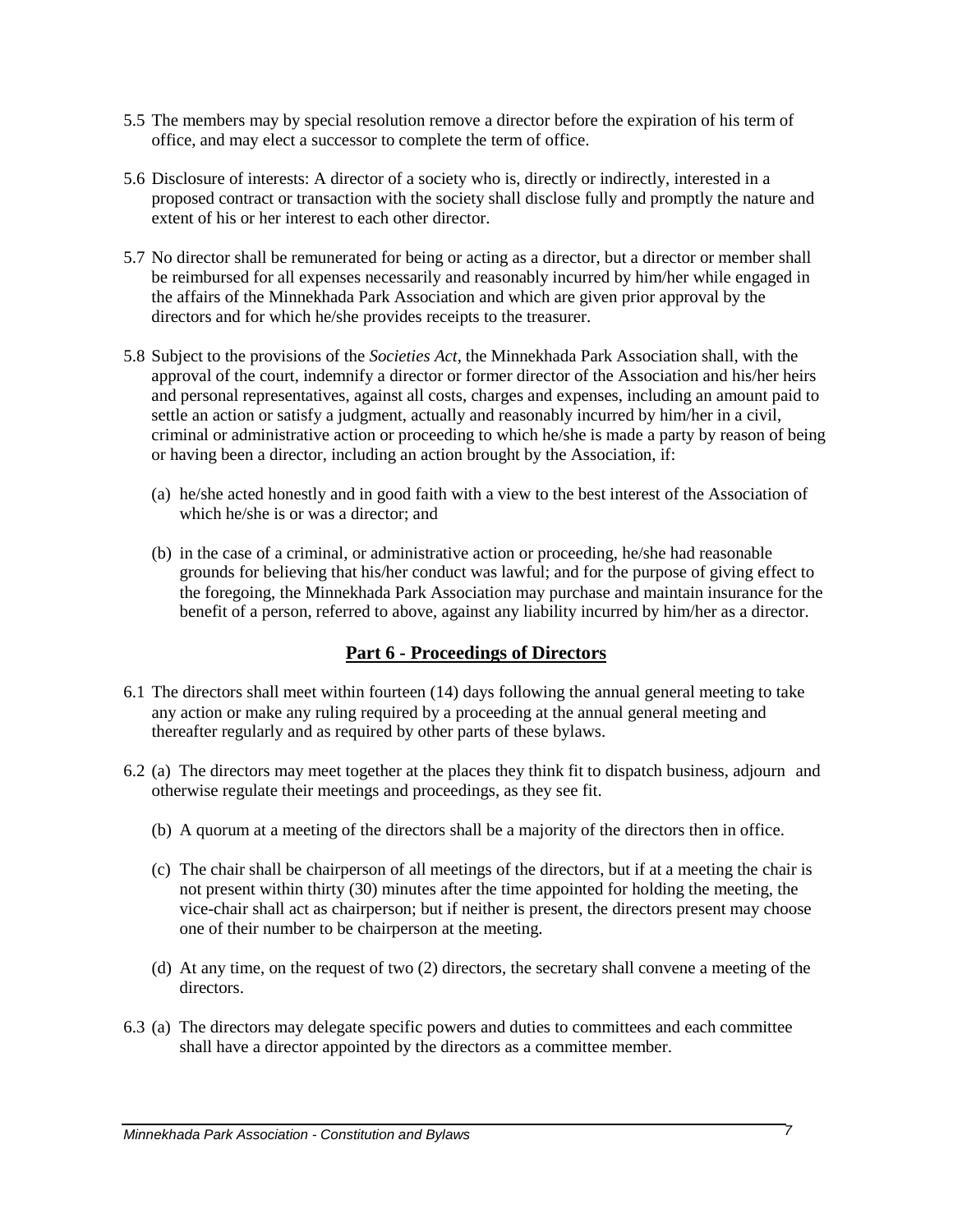- (b) A committee so formed, in the exercise of the powers so delegated, shall conform to any rules imposed on it by the directors, and shall report every action or recommendation to the next meeting of the directors.
- 6.4 A committee shall elect a chairperson of its meetings, but if no chairperson is elected, or if at a meeting the chairperson is not present within thirty (30) minutes after the time appointed for holding the meeting, the directors present who are members of the committee shall choose one of their number to be chairperson of the meeting.
- 6.5 The members of a committee may meet and adjourn as they think proper.
- 6.6 For a first meeting of directors held immediately following the appointment or election of a director or directors at an annual or other general meeting of members, or for the meeting of the directors at which a director is appointed to fill a vacancy in the directors, it is not necessary to give notice of the meeting to the newly elected or appointed director or directors for the meeting to be constituted, if a quorum of the directors is present.
- 6.7 A director who may be absent temporarily from British Columbia may send or deliver to the address of the Minnekhada Park Association a waiver of notice, which may be by letter, telegram, telex, cable, e-mail or facsimile, of any meeting of the directors and may at any time withdraw the waiver, and until the waiver is withdrawn:
	- (a) no notice of meeting of directors shall be sent to that director; and
	- (b) any and all meetings of the directors of the Minnekhada Park Association, notice of which has not been given to that director, shall, if a quorum of the directors is present, be valid and effective.
- 6.8 (a) Questions arising at a meeting of the directors and committee of directors shall be, whenever possible, decided by consensus. When the chairperson deems that no consensus can be reached about a question, it shall be decided by a majority of votes.
	- (b) In case of an equality of votes, the chairperson does not have a second or casting vote.
- 6.9 (a) Resolutions proposed at a meeting of directors or committee of directors shall be seconded and the chairperson of a meeting may propose or move a resolution.
	- (b) A resolution in writing signed by all the directors and placed with the minutes of the directors is valid and effective as if regularly passed at a meeting of directors.

# **Part 7 - Duties of Officers**

- 7.1 The chair:
	- (a) shall preside at all meetings of the Minnekhada Park Association and of the directors; and
	- (b) is the chief executive officer of the Minnekhada Park Association and shall supervise the other officers in the execution of their duties.
- 7.2 The vice-chair shall carry out the duties of the chair during his/her absence.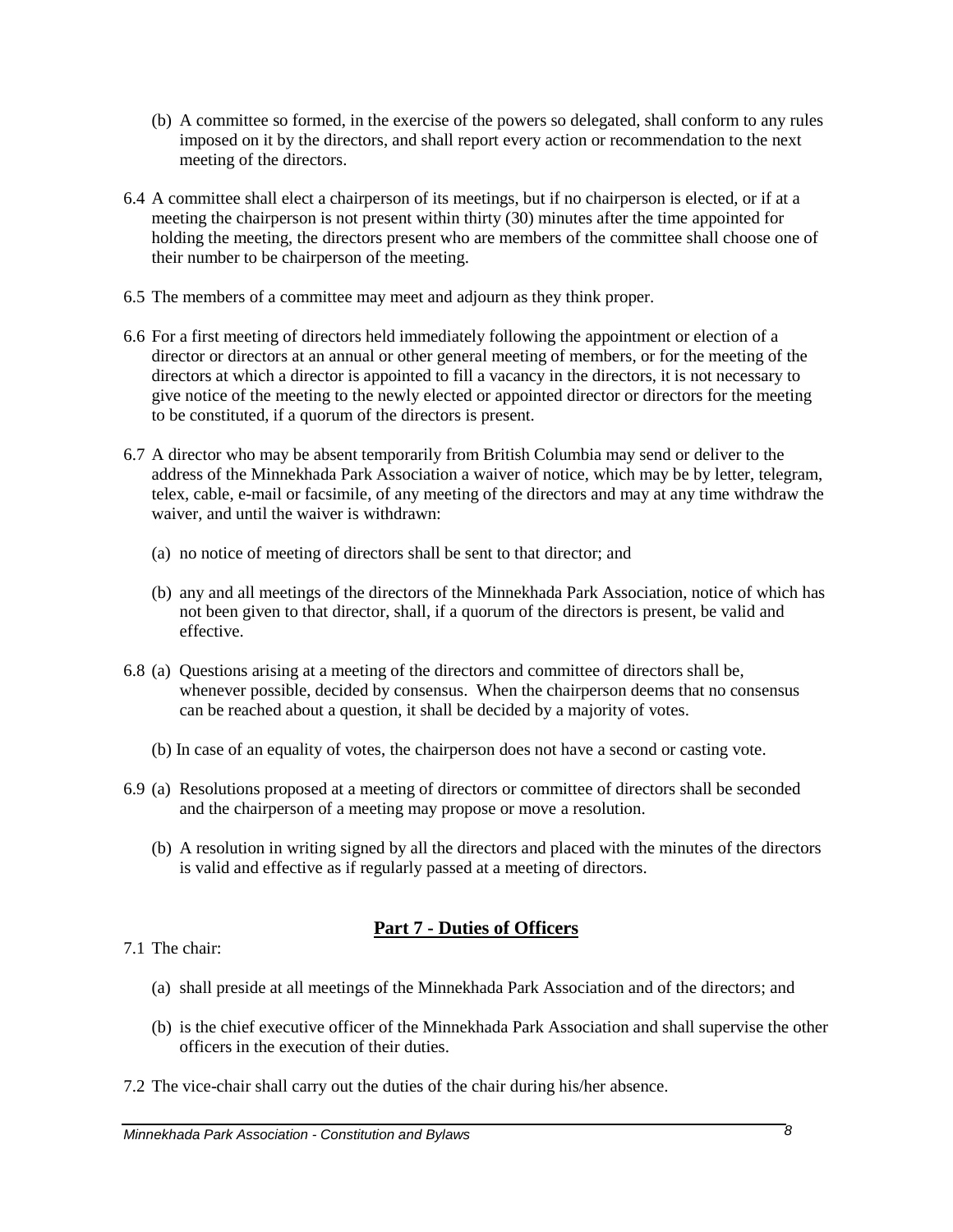- 7.3 The secretary shall:
	- (a) conduct the correspondence of the Minnekhada Park Association;
	- (b) issue notices of meetings of the Minnekhada Park Association and directors.
	- (c) keep minutes of all meetings of the Minnekhada Park Association and directors;
	- (d) have custody of all records and documents of the Minnekhada Park Association except those required to be kept by the treasurer;
	- (e) maintain the register of members; and
	- (f) be responsible for filing the appropriate papers and fees each year to the Registrar of Societies, necessary to maintain the society in good standing.
- 7.4 The treasurer shall:
	- (a) keep the financial records, including the books of account, necessary to comply with the *Society Act*; and
	- (b) render financial statements to the directors, members and others when required.
- 7.5 A director may hold more than one position on the board of directors, but the total number of directors shall not be less than five (5) nor greater than eleven (11).
- 7.6 In the absence of the secretary from a meeting, the directors shall appoint another person to act as secretary of the meeting.

# **Part 8 – Access to Records**

- 8.1 A member may inspect a record the society is required to keep under section 20 (1) of the Societies Act.
- 8.2 A member may not inspect any other record the society is required to keep under section 20(2) of the Societies Act, unless it is authorized by the board or in accordance with section  $24(2)(a)$  of the Societies Act
- 8.3 A person, other than a member or director of the society, may not inspect the record of members and may not inspect any other record the society is required to keep, unless authorized by the board.

# **Part 9 - Borrowing**

9.1 The members may by special resolution authorize the directors to borrow funds to carry out a specific project that advances the purposes of the Minnekhada Park Association. The directors shall not borrow money without the sanction of a special resolution passed at a general meeting.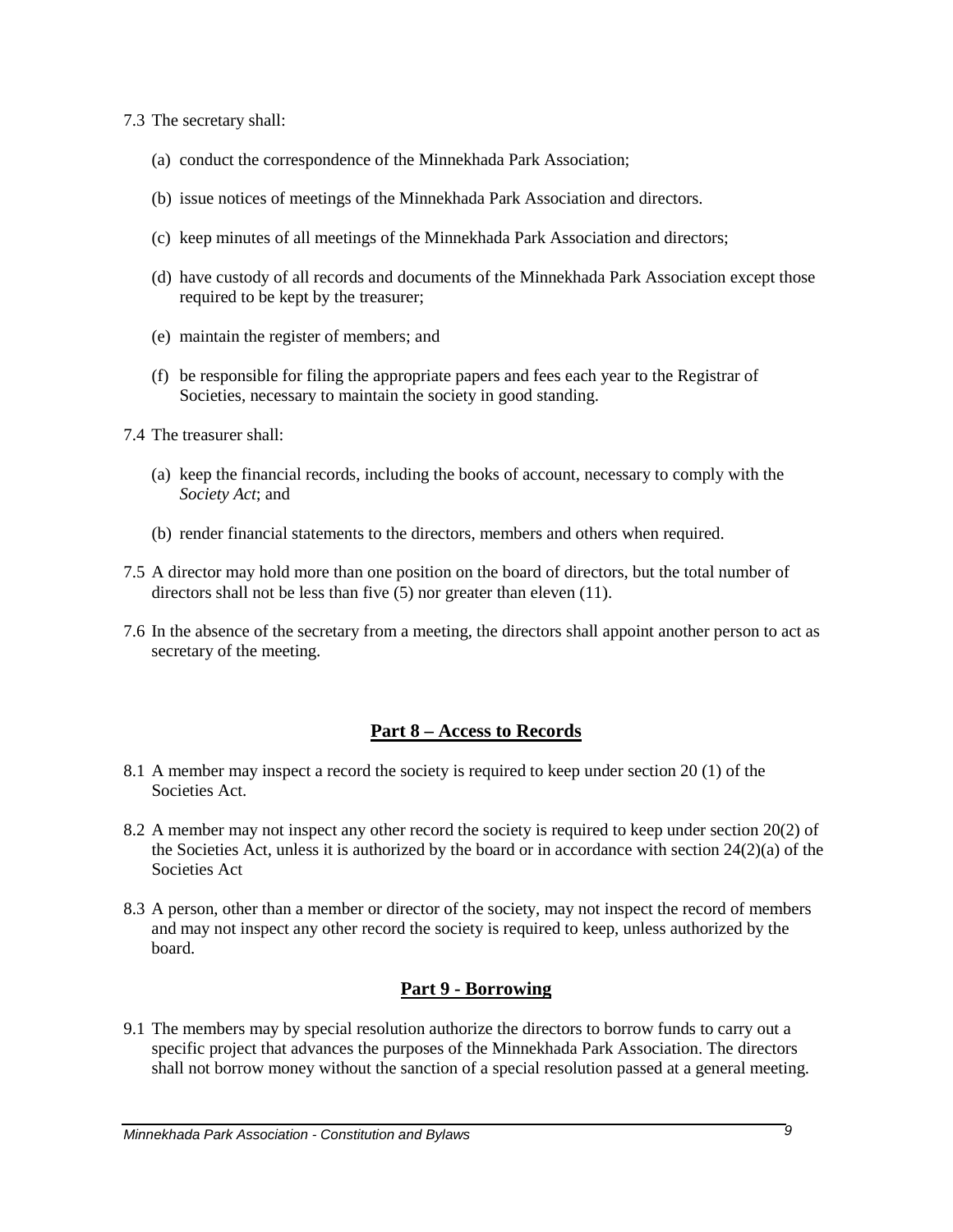## **Part 10 - Banking and Investment**

- 10.1 All monies received by the Minnekhada Park Association shall be deposited into a chartered Canadian bank approved by the directors and shall be used to pay, by cheque, any disbursements as the directors may deem necessary and proper.
- 10.2 For the purposes of issuing cheques on the bank accounts of the Minnekhada Park Association, the signing officers shall be any two (2) of the following: the chair, vice-chair, secretary, treasurer, a director.
- 10.3 The directors shall create and maintain a reserve fund as they in their sole discretion may deem necessary from time to time.
- 10.4 The directors shall have the power to enter into such insuring agreements as they in their sole discretion may deem advisable for the better carrying out of any objects of the Minnekhada Park Association.
- 10.5 Neither the directors nor the Minnekhada Park Association shall have the power to lend the money of the Association.

# **Part 11 - Auditor**

- 11.1 This part applies only where the Minnekhada Park Association is required or has resolved to have an auditor.
- 11.2 The first auditor shall be appointed by the directors who shall also fill all vacancies occurring in the office of the auditor.
- 11.3 At each annual general meeting the Association shall appoint an auditor to hold office until he is re-elected or his successor is elected at the next annual general meeting.
- 11.4 An auditor may be removed by ordinary resolution.
- 11.5 An auditor shall be promptly informed in writing of removal or appointment.
- 11.6 No director or employee of the Association shall be auditor.
- 11.7 The auditor may attend general meetings.

## **Part 12 - Notices to Members**

- 12.1 A notice may be given to a member, either personally or by telephone or other communications media.
- 12.2 A notice sent by mail shall be deemed to have been given on the second day following that on which the notice is posted, and in proving that notice has been given, it is sufficient to prove the notice was properly addressed and put in a Canadian post office receptacle.

12.3 (a) Notice of a general meeting shall be given to: